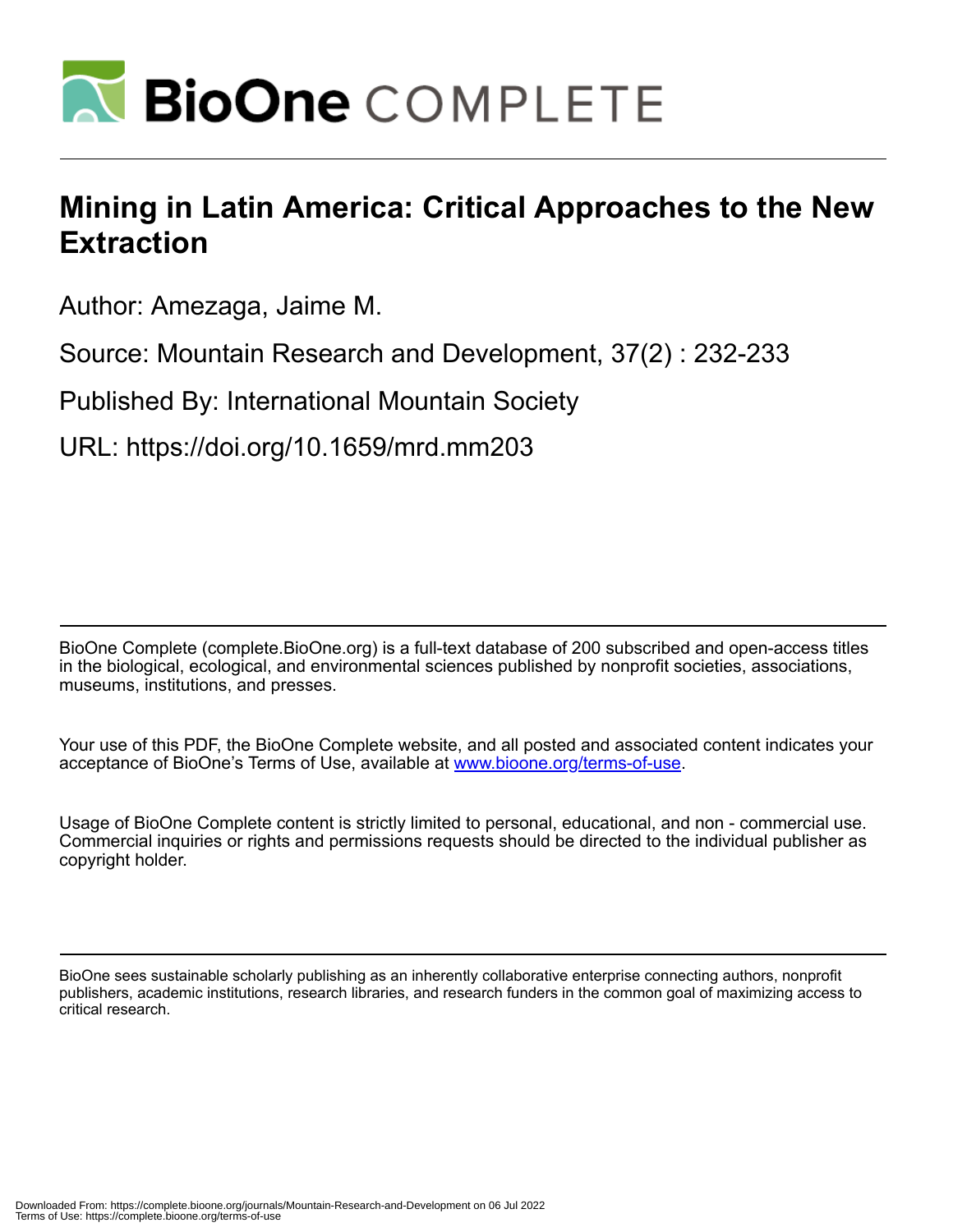An international, peer-reviewed open access journal published by the International Mountain Society (IMS) www.mrd-journal.org

# Mining in Latin America: Critical Approaches to the New Extraction

Edited by Kalowatie Deonandan and Michael L. Dougherty. Abingdon, United Kingdom: Routledge, 2016.  $xviii + 292$  pp. £ 90.00. ISBN 978-1-138-92167-2.

Latin America has experienced a real mining boom during the past 2 decades. Mining investment increased by more than 100% between 2002 and 2012, in spite of the 2008 recession. This growth has been due to the confluence of a number of factors, including the appearance of highly liberalized foreign direct investment regimes, technological innovations around mining, high industrial metal prices in the late 1990s, increased precious metal prices since 2002, and diminishing returns in the mining economies of the global North. This increased level of activity brought with it a great deal of controversy and conflict. The term "new extraction," originally coined by Anthony Bebbington (2009), refers in this book to ''industrial transformations in global extractive industries, which encourage the expansion of extractive activity across the Global South and elicit greater levels of resistance from civil society across scalar levels'' (pp 5–6), purportedly placing the emphasis on the extractive industries themselves. The key contention in the book is that industrial change is the driving force for much of what characterizes the new extraction. The rest political, territorial, and environmental struggles—all follows from changes in the global mining industry. The new extraction has already produced an extensive body of academic literature covering a wide range of issues, mainly focused at the community and host-state levels. This book presents itself as a response to the limitations in the existing literature by focusing on the

global and international dimensions of the new extraction, while keeping sight of the struggles of the residents of the host communities.

The book derives from a panel at the Conference of the Canadian Association of Latin American and Caribbean Studies, which explains its strong Canadian focus, somehow hidden in the generic title. It has a well-crafted introduction and 13 chapters that delve into specific features of the emerging landscape that is so far underexamined and cover a great deal of ground, both conceptually and geographically. The book is divided into 4 sections. The first, ''Conceptual approaches to excavating the new extraction,'' includes 3 chapters that provide an overview of the new extractive economies in Latin America, an application of the new historical materialism as a framework to make sense of them, and a rich historical analysis of the continuities and discontinuities in the regimes of extraction. The second section, ''The role of Canadian capital in Latin American extraction,'' has 3 chapters focusing on the global financing of Latin American mining spearheaded by the Toronto Stock exchange. They analyze the protective role of the Canadian state, the validity of an ''imperialist'' perspective in understanding this role and the increasing importance of the host states regulating capital flows. The third and largest section, ''Innovations on the ground: privatization, people and governance,'' provides a good description of the anti-mining movement in Latin America, the privatization of the human rights regime for business, a critical examination of the application of ethical certification schemes developed in Latin America and Sub-Saharan Africa, and an incisive analysis of property rights as an instrument to reconfigure socionatural relations in Peru. The fourth section, ''Jurisprudence and the new extraction,'' has 2 chapters

looking at the rise of corporate investment rights regimes and the difficulties of establishing civil jurisdiction in Canadian courts in the global extractive economy. A final concluding chapter identifies 2 missing dimensions to be further explored: the roles of women and of international nongovernmental organizations.

Typical of edited books based on the interest and strengths of panel participants, the content is a bit all over the place. However, the editors must be commended for keeping a tight control on the quality of the contributions and maintaining a certain level of coherence in such an ample landscape. Each chapter stands on its merits and is worth a good read, although chapter 10, with its Sub-Saharan focus, looks out of place. A very rewarding characteristic is how well honored the label "critical" used in the title appears to be. The authors do not share a common position. There is good crossreferencing and awareness of this critical tension. I found particularly enlightening the critique of the term "new extraction" itself provided by North, Grinspun, and Larrea in their analysis of continuities and discontinuities of extraction in Latin America. Nihil novum sub sole, the term "new" sounds naive in the context of 500 years of history.

Garrod and Macdonald remark in chapter 6 that Canadian Mining Imperialism literature ''remains plagued with a certain theoreticism regarding the concept of imperialism'' (p 111). Theoreticism is always a danger in social science; this book manages to avoid it. While conceptually strong, providing very good introductions to the relevant literature, the book is also firmly grounded in empirical research and a deep knowledge of the region and the topics it covers. In spite of its Canadian bias, it is full of examples from all over South and Central America and has a sharp awareness of distinctions and commonalities. I would argue that more importance